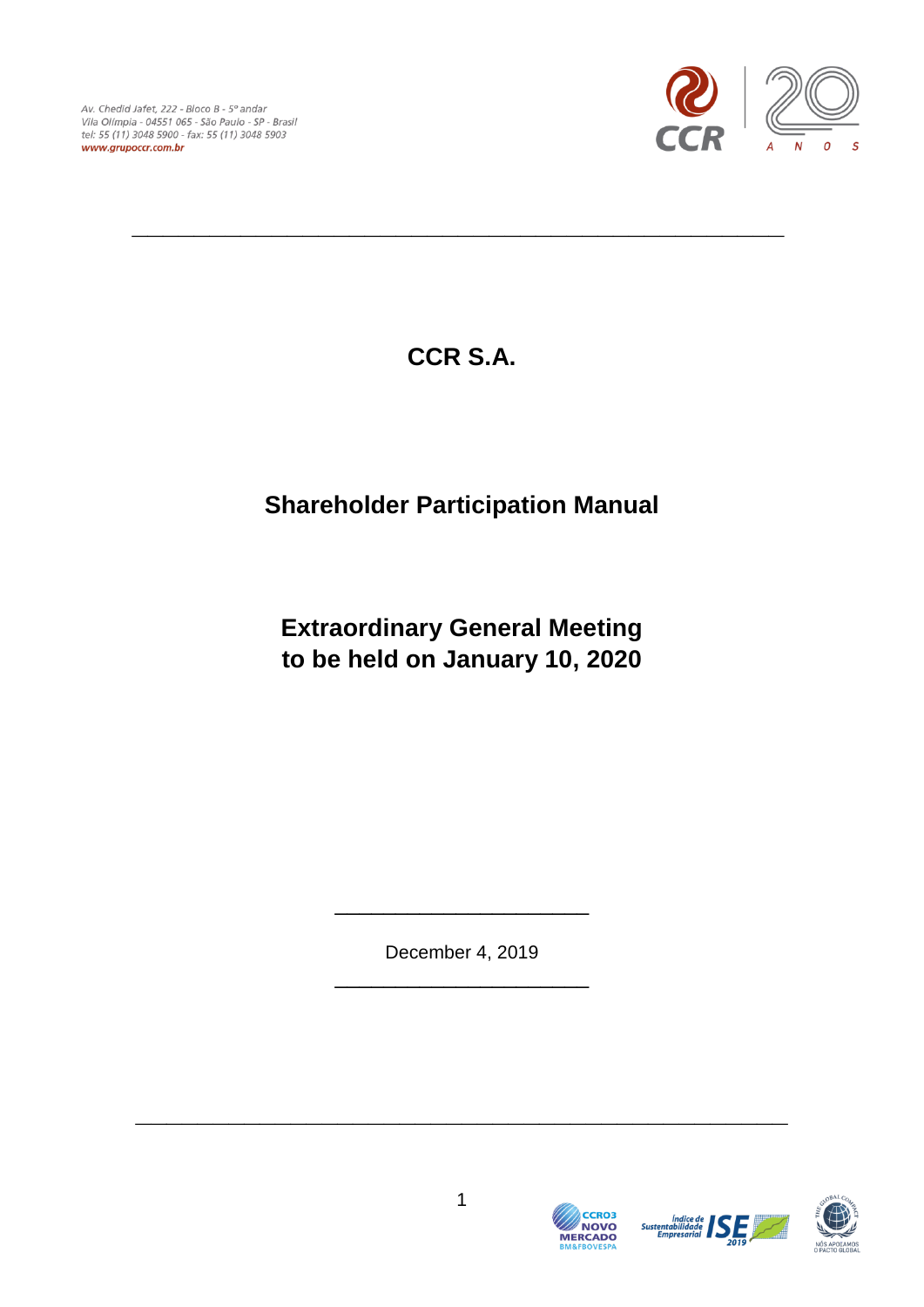

## **TABLE OF CONTENTS**

| Instructions for participating in the Extraordinary General Meeting  4 |  |
|------------------------------------------------------------------------|--|
|                                                                        |  |
|                                                                        |  |
|                                                                        |  |
|                                                                        |  |
|                                                                        |  |





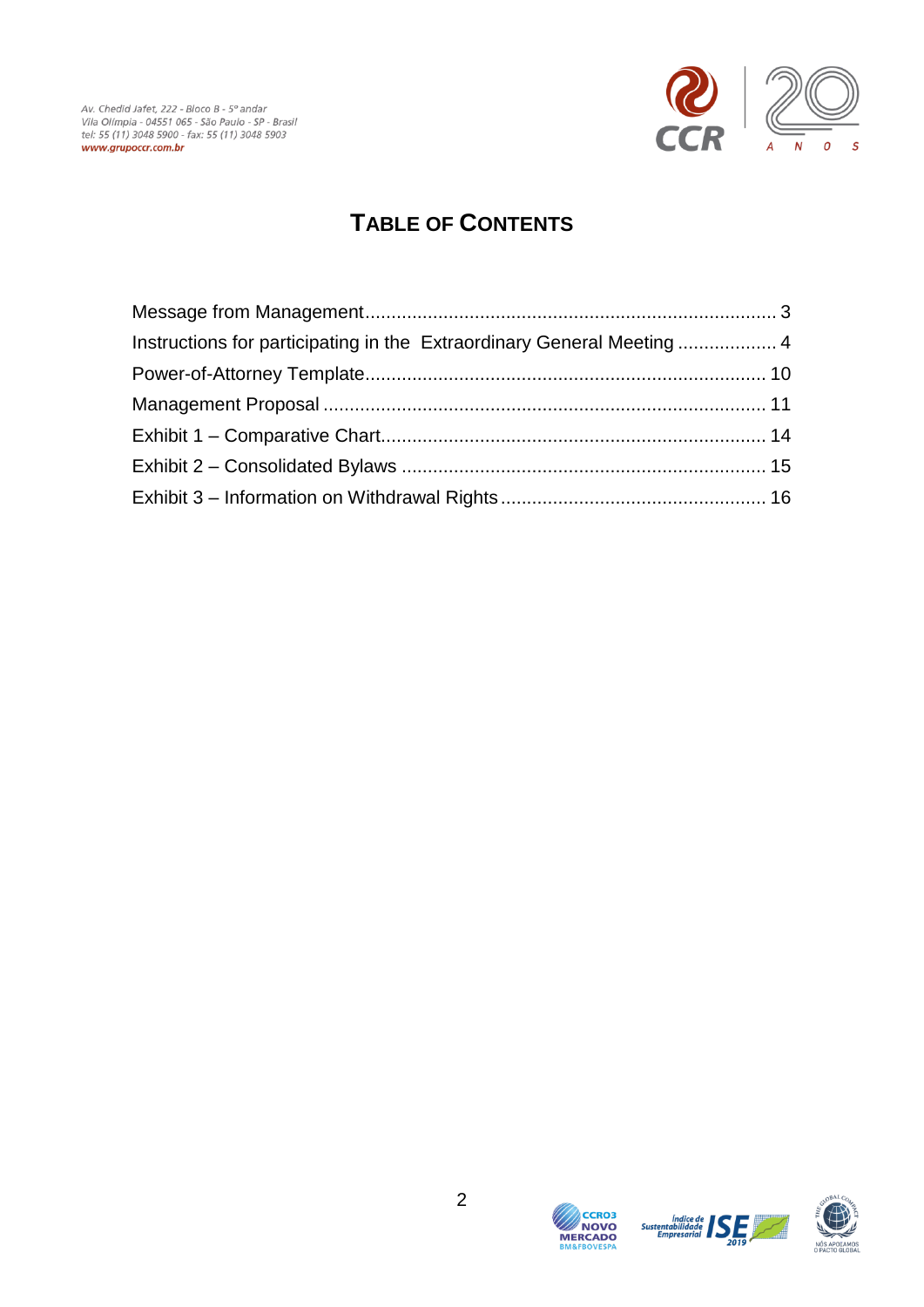

### **MESSAGE FROM MANAGEMENT**

<span id="page-2-0"></span>Dear Shareholders,

The Management of CCR S.A. ("CCR" or "Company"), pursuant to Call Notice released on this date, hereby invites its shareholders to participate in the Extraordinary General Meeting to be held on January 10, 2020, at 2:00 p.m., at the Company's headquarters ("EGM"), to resolve on the proposal to amend the Company's Bylaws as a result of the review and enhancement of CCR Group's governance structure carried out during the past year.

Therefore, aimed at providing clear and objective information for shareholders to participate in the EGM and dully exercising their voting rights, the Company's Management elaborated this Shareholder Participation Manual ("Manual") containing the guidelines and procedures that must be observed by shareholders in order to participate in the EGM, as well as the necessary information and documents related to the Management Proposal for the amendments to the Company's Bylaws, as disclosed on the Company's website and on the Brazilian Securities and Exchange Commission ("CVM") website, in addition to the respective Call Notice.

Also in order to encourage shareholder participation in the EGM, CCR will adopt the remote voting system, pursuant to the provisions set forth under CVM Instruction 481/09. Instructions for completing and submitting the remote voting form are detailed in the voting form itself and in this Manual.

The proposed amendments to the Bylaws are a milestone in the Company's process of improving its control mechanisms and administrative structure and, if approved, will raise CCR to a prominent level in corporate governance, not only in relation to its peers, but also among other companies listed in the Novo Mercado segment of B3 S.A. – Brasil, Bolsa, Balcão ("B3").

Sincerely,

Board of Directors **CCR S.A.**





**CCRO3 NOVO** 

**MERCADO** 

**Sustenta**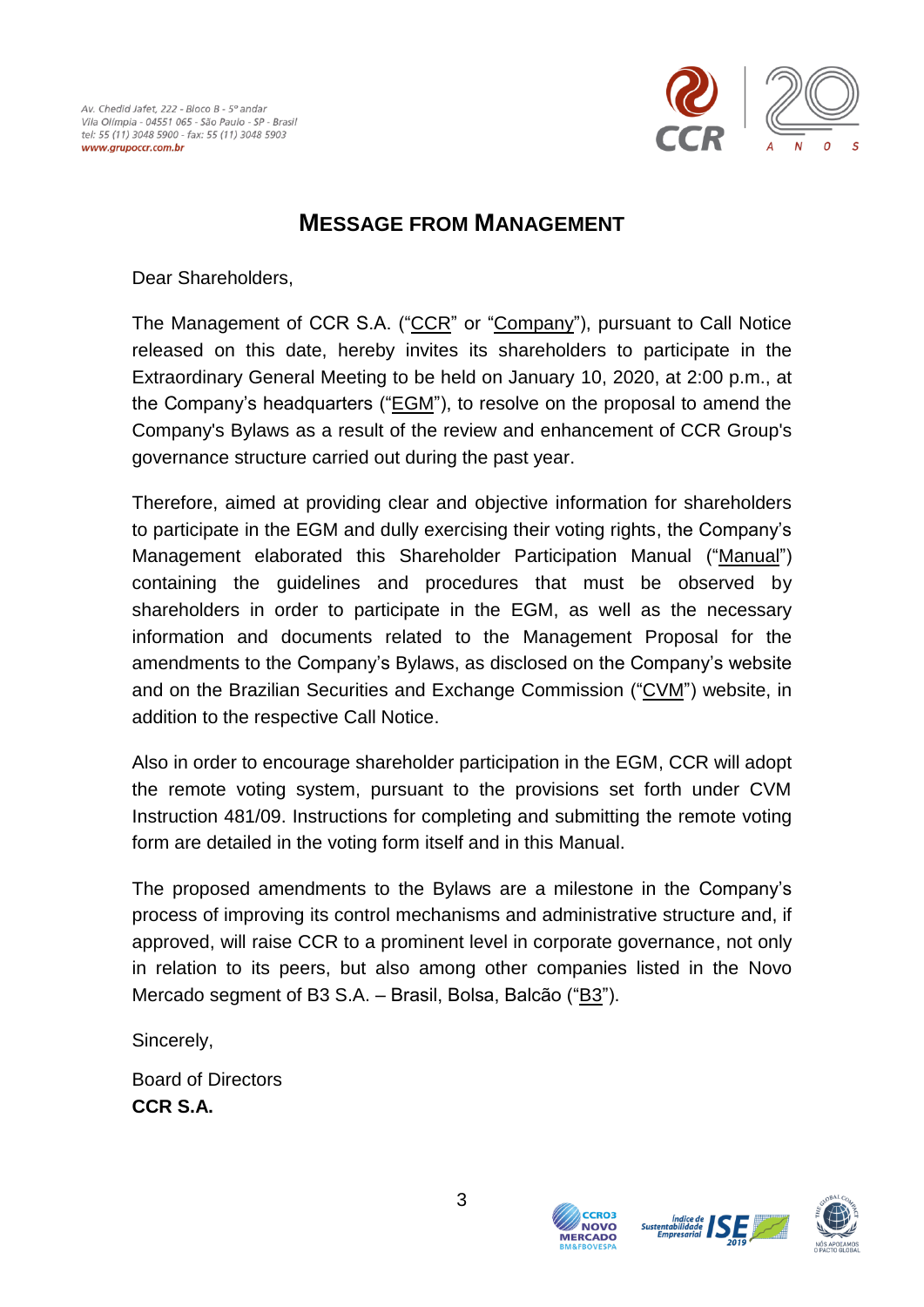

### **INSTRUCTIONS FOR PARTICIPATING IN THE EXTRAORDINARY GENERAL MEETING**

<span id="page-3-0"></span>All shareholders holding common shares issued by the Company may participate in the EGM, provided they prove, through appropriate documentation, their identity and respective shareholding status. Furthermore, shareholders may participate in the EGM (i) in person or through their legal representatives; or (ii) remotely, by submitting their Remote Voting Form.

The following topics in this Manual provide the required procedures to be followed by shareholders and the documents to be submitted for their participation in the EGM.

### **1. Participating in person**

Shareholders may choose to participate in the Extraordinary General Meeting in person or through a duly constituted representative, in which case must comply with the instructions provided in item 1.1 below

In order to participate in the EGM, shareholders and their respective legal representatives must present, as individuals, legal entities or investment funds, the original versions, or copies, of the following documents:

| <b>Individuals</b>    | Photo ID for the shareholder or, if applicable, for the<br>$\bullet$<br>legal representative and the respective attorney-in-fact.                                                                                                          |
|-----------------------|--------------------------------------------------------------------------------------------------------------------------------------------------------------------------------------------------------------------------------------------|
| <b>Legal Entities</b> | Latest consolidated bylaws. or articles of incorporation,<br>$\bullet$<br>and other corporate documents that prove the legal<br>representation rights for shareholders.<br>Photo ID for the respective legal representatives.<br>$\bullet$ |





**Sustenta**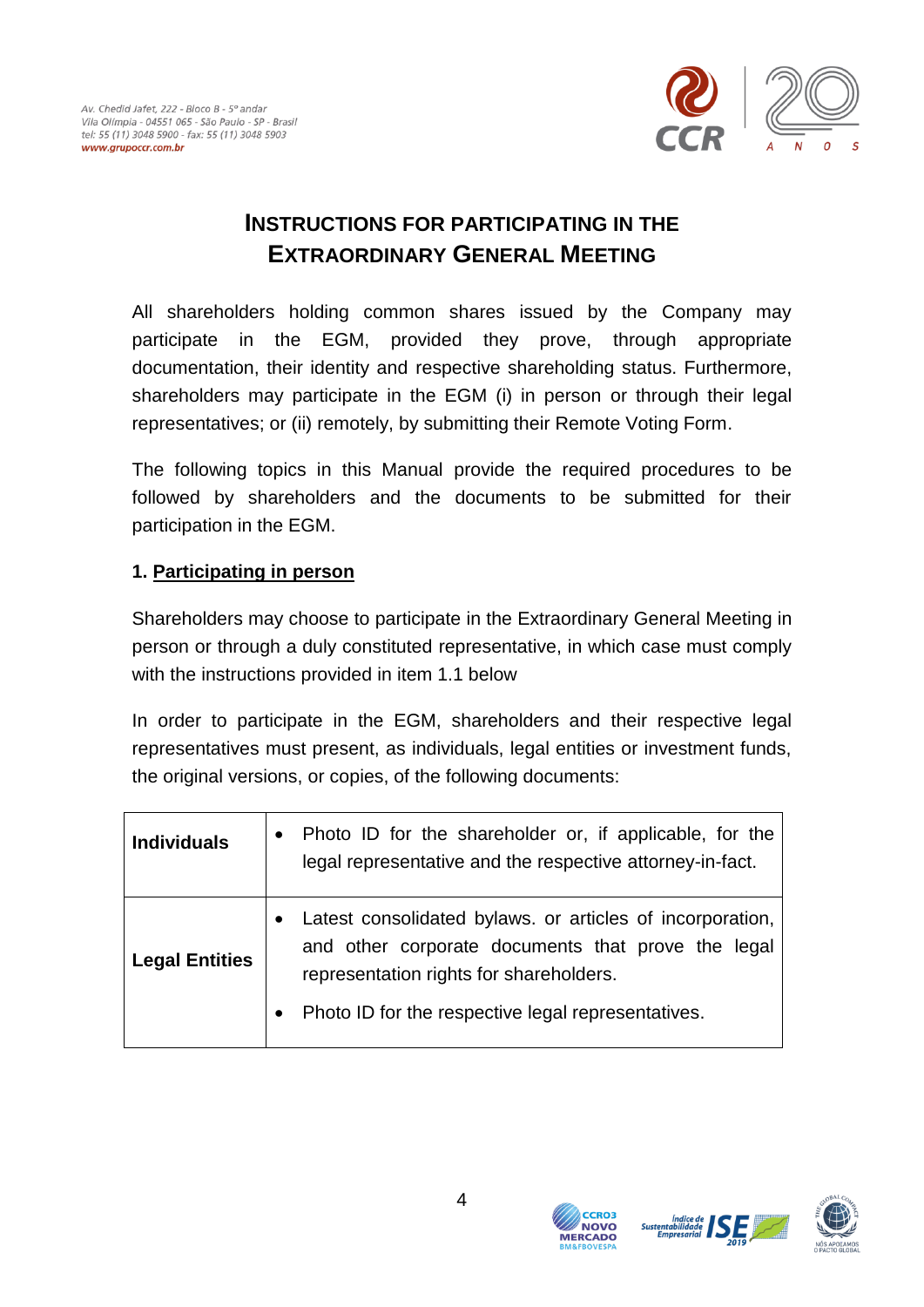

|                                   | The fund's latest consolidated bylaws (if the bylaws do<br>$\bullet$<br>not address the fund's voting policy, also submit the<br>supplementary information form or equivalent document).                                                                                            |
|-----------------------------------|-------------------------------------------------------------------------------------------------------------------------------------------------------------------------------------------------------------------------------------------------------------------------------------|
| <b>Investment</b><br><b>Funds</b> | By-laws, or articles of incorporation, of the administrator<br>$\bullet$<br>or manager, as the case may be, with the fund's voting<br>policy and corporate documents that prove the powers of<br>representation.<br>Photo ID for the respective legal representatives.<br>$\bullet$ |

In addition, for purposes of proving ownership status, shareholders must provide an ownership statement issued by CCR's custodian or bookkeeping agent, regardless if the shares are deposited at a central depositary or not.

To facilitate the EGM's organization and pursuant to Paragraph 3, Article 9, of the Company's Bylaws, CCR requests its shareholders to send their respective documents for participating in the EGM to the Company's headquarters within 2 (two) days in advance of the meeting date.

Therefore, shareholders participating in the EGM must send the documents listed above to the Company's headquarters located at Avenida Chedid Jafet, nº 222, bloco B, 5º andar, São Paulo, SP, by 2:00 p.m. on January 8, 2020, in addition to a shareholder ownership statement issued by the custodian or bookkeeping agent of CCR's shares, regardless if the shares are deposited at a central depositary or not.

However, shareholders may present the documents mentioned above upon the installation of the EGM and participate and vote at the meeting, even if said documents were not previously submitted.

### *1.1. Instructions for participating through a legal representative*

A shareholder classified as an **individual** may be legally represented, pursuant to Article 126, Paragraph 1, of the Brazilian Corporations Law, by an attorney-



**NOVO**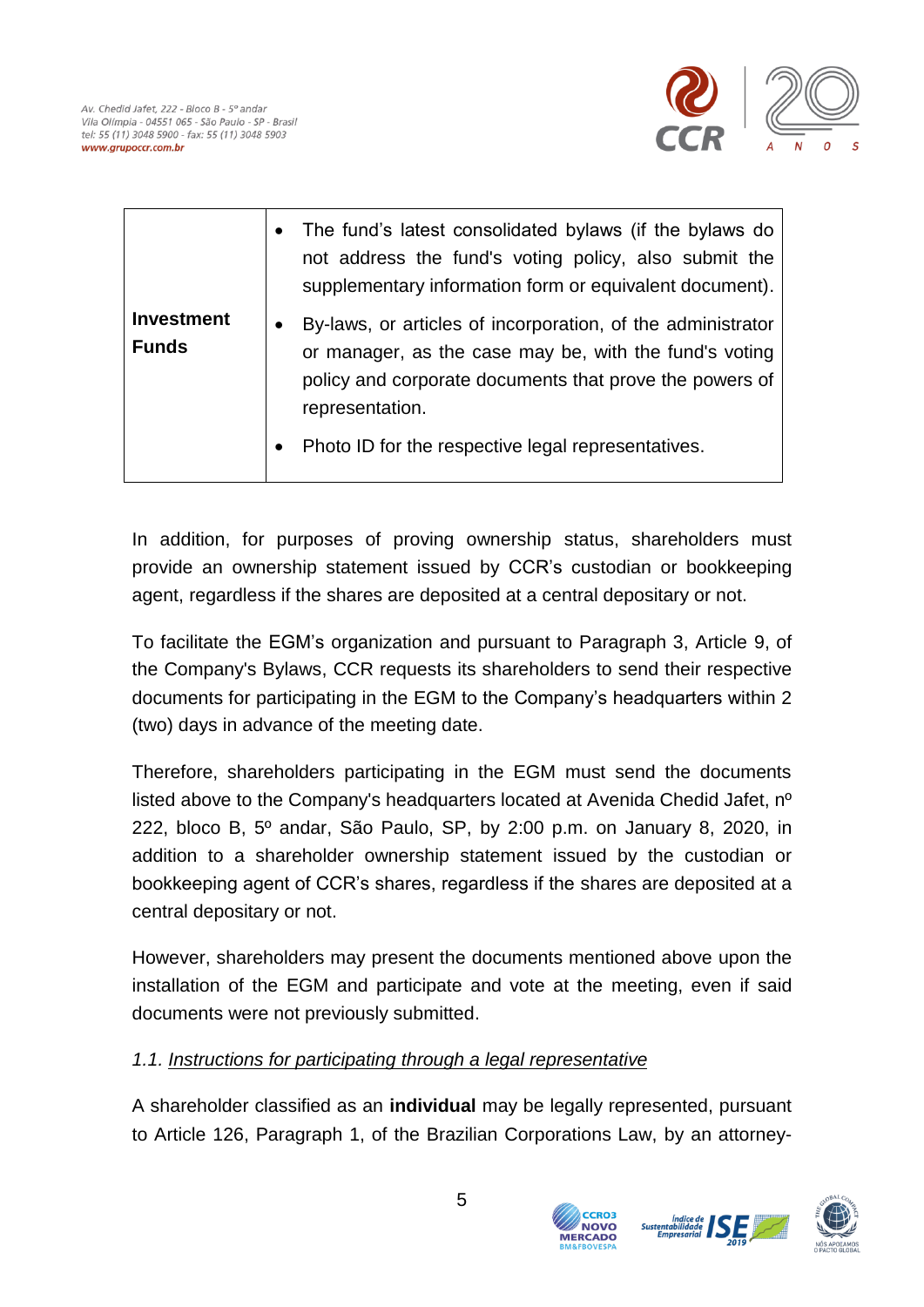1



in-fact assigned no longer than 1 (one) year prior, who must be either a (i) shareholder, (ii) lawyer, (iii) financial institution, or (iv) administrator of the Company.

A shareholder classified as a **legal entity** or **investment fund** may be legally represented by an attorney-in-fact, as provided for in its bylaws, articles of incorporation, or regiment, as the case may be, even if said representative is not a (i) shareholder, (ii) lawyer, (iii) financial institution, or (iv) administrator of the Company, in line with the understand of Comissão de Valores Mobiliários – CVM (" $CVM$ ") on the matter.<sup>1</sup>

Power-of-attorney rights must be granted in writing on a physical document. Aiming to facilitate the representation powers of attorneys-in-fact, the Company provides herein an example of a power-of-attorney letter that may be used at the EGM. However, we point out that such template is for illustrative purposes only and does not, under any circumstances, constitute as a public power-ofattorney request, pursuant to the provisions of Article 126, Paragraph 2, of Law 6.404/76. The Company will not provide attorneys-in-fact to represent shareholders at the EGM.

### **2. Participating through the Remote Voting Form**

Shareholders may also participate in the EGM through the remote voting system for the items on the EGM agenda, as follows:

(i) shareholders with shares held at a central depositary may send their voting instructions to be filled out in the remote voting form directly to their custody agents; or

(ii) shareholders with shares held at the bookkeeping agent may send their

<sup>&</sup>lt;sup>1</sup> Please refer to the decision taken by the CVM Collegiate Board in the Administrative Process RJ2014/3578.



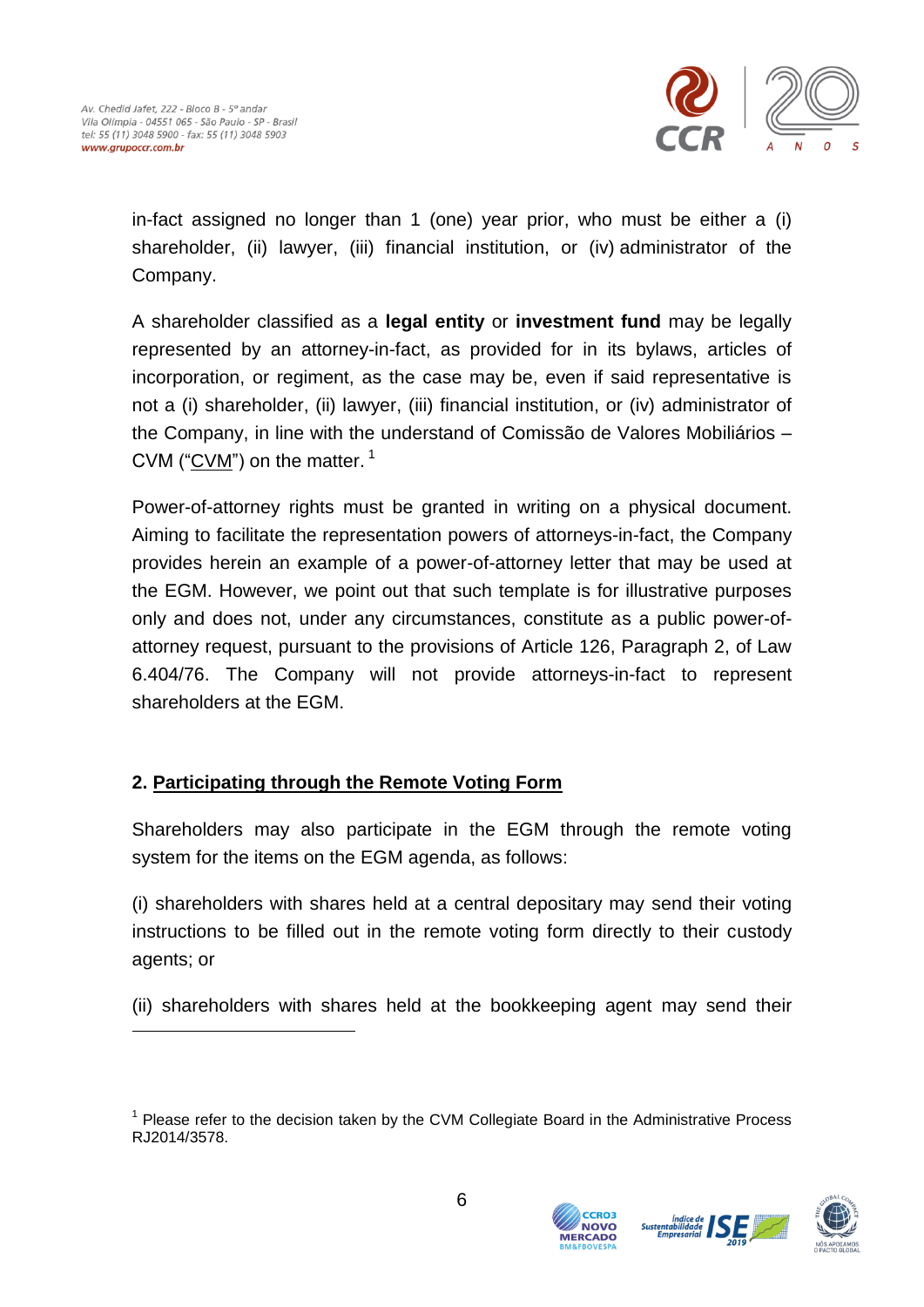

voting instructions to be filled out in the remote voting form directly to Itaú Corretora de Valores S.A., the Company's bookkeeping agent; or

(iii) by sending their remote voting form dully filled out directly to the Company.

**(a) Submitting the Remote Voting Form through service providers.** Shareholders who choose to exercise their remote voting rights through service providers must submit their voting instructions to be filled out in the remote voting form to their custodians or CCR's bookkeeping agent, regardless if the shares are deposited at a central depositary or not, within 7 (seven) days prior to the date of the EGM, that is, by January 3, 2020 (including this date), unless a period is determined by its custodian agents.

Shareholders must contact the service provider who will receive the voting instructions for completing the remote voting form to verify the procedures established by them for filling out the remote voting form, as well as the documents and information they require to do so.

**(b) Submitting the Remote Voting Form directly to CCR.** Shareholders who choose to exercise their remote voting rights by sending the remote voting form directly to the Company must submit the same ID documents and proof of powers described in item 1 of this Manual, without the need of notarization and consularization/apostilation of the documents.

The remote voting form, dully filled out and accompanied by the required documents, must be received by the Company, in full order and in accordance with the above, within 7 (seven) days prior to the date of the EGM, that is, by January 3, 2020 (including this date). Remote voting forms received by the Company after this date will not be considered.

For the remote voting form to be considered valid it is essential that (i) all fields are properly filled out; (ii) all pages are initialed; and (iii) the shareholder or legal representative, as the case may be and in accordance with applicable law, sign the final page of the remote voting form.

Pursuant to Article 21-U of CVM Instruction 481/09, CCR will inform



**CCRO3 NOVO** 

Sustentabil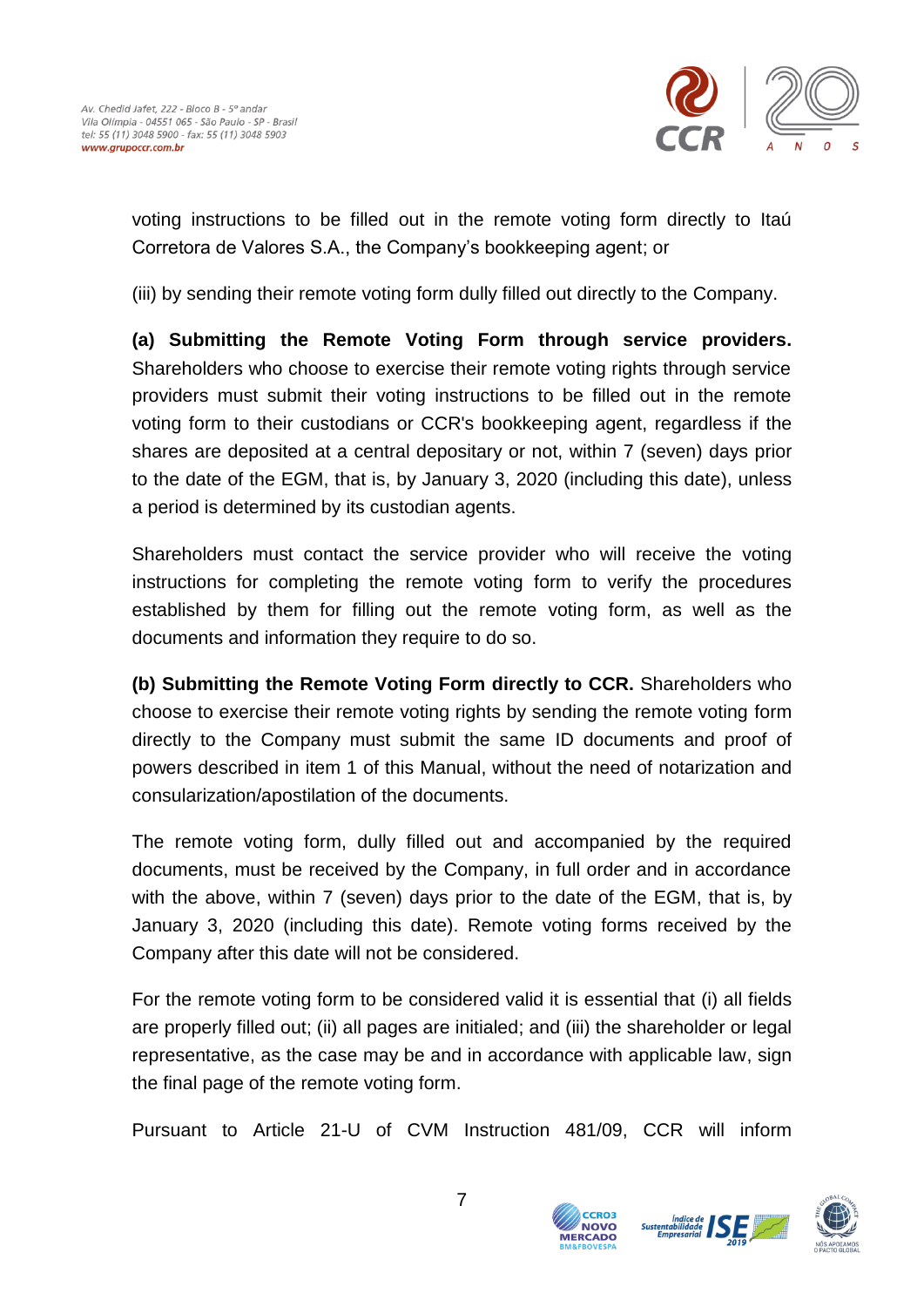

shareholders within 3 (three) days from the receipt of the remote voting form whether the documents received are satisfactory to validate the vote or, if necessary, the procedures and terms for eventual correction or new submission, it being understood that any eventual correction or new submission of the voting form shall be received by the Company within 7 (seven) days in advance to the date of the EGM.

The remote voting form for the EGM is available at the websites of B3 [\(b3.com.br\)](http://www.b3.com.br/), CVM [\(cvm.gov.br\)](http://www.cvm.gov.br/), and at the Company's website [\(ri.ccr.com.br\)](http://ri.ccr.com.br/).

### **3. Final instructions**

Shareholders who do not submit, prior to the start of the meeting, the appropriate documents that prove their personal identity and respective shareholding status, as indicated in item 1 above, may not participate in the EGM.

In addition, documents that were presented at the EGM, instead of being previously submitted to the Company, will be verified prior to the beginning of the meeting. Therefore, the Company recommends, aimed at ensuring the works and timely installation of the EGM, that said shareholders arrive at the Company's headquarters within, at least, 1 (one) hour prior to the start of the meeting.

The Company waives the notarization, consularization and/or apostilation of the power-of-attorney letter granted by shareholders to their respective legal representatives and does not require the sworn translation of power-of-attorney letters and documents drawn up in Portuguese, English or Spanish. The following ID documents will be accepted: RG, RNE, CNH, Passport or officially recognized professional class cards.

Finally, shareholders who wish to ask questions, obtain clarifications or any additional information regarding this Manual, or any procedure related to the participation in the EGM, may do so by contacting CCR's Investor Relations Department through the following channels: (i) by correspondence to Av. Chedid Jafet, 222 – bloco B –  $5^{\circ}$  andar – Vila Olímpia – 04551-065 – São



**CCRO3 NOVO** 

**MERCADO** 

Sustentabil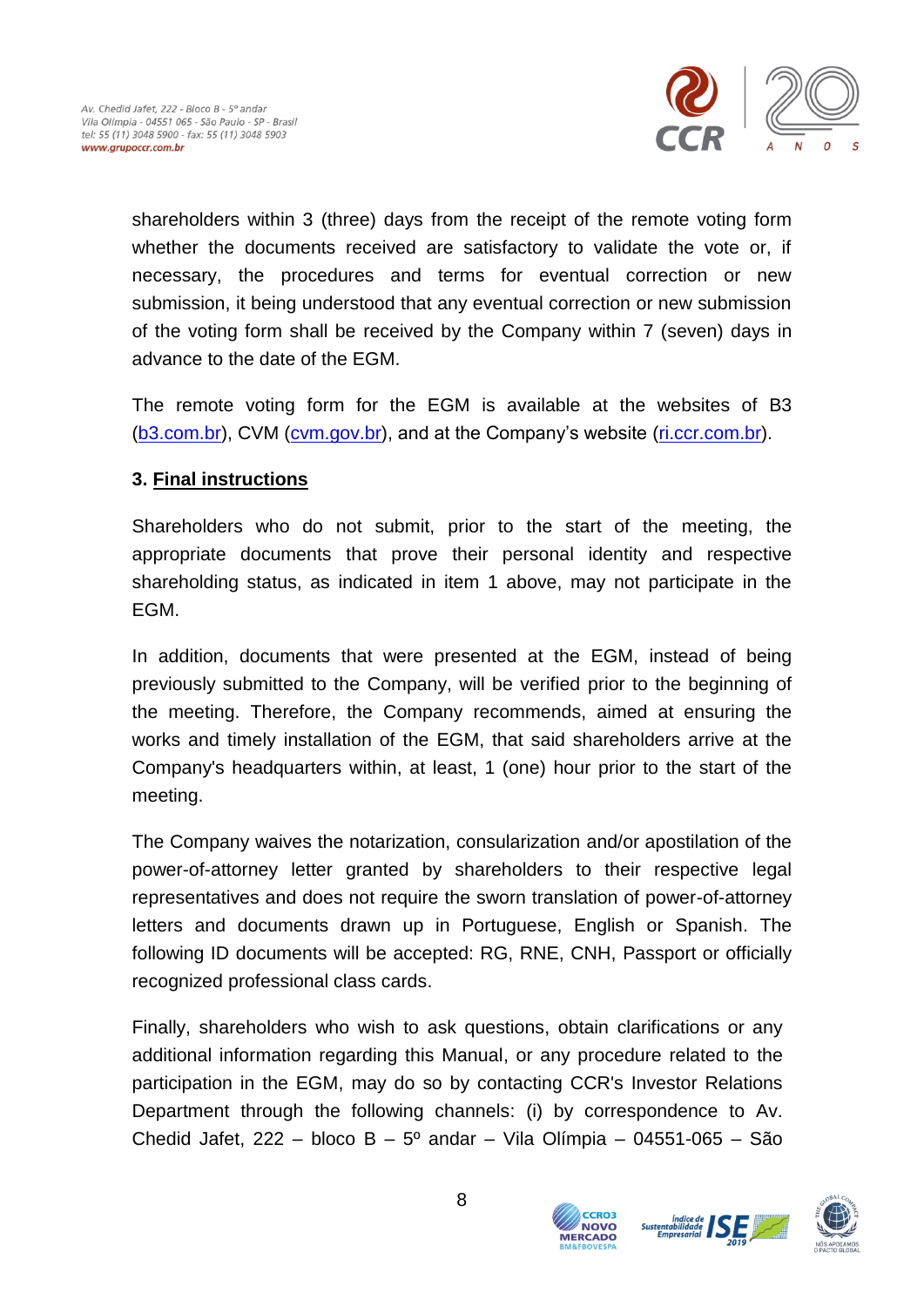

Paulo – SP; (ii) by calling +55 (11) 3048-5925/3048-5941/3048-5955/3048- 6353; or (iii) by sending an email to ri.ccr@grupoccr.com.br.





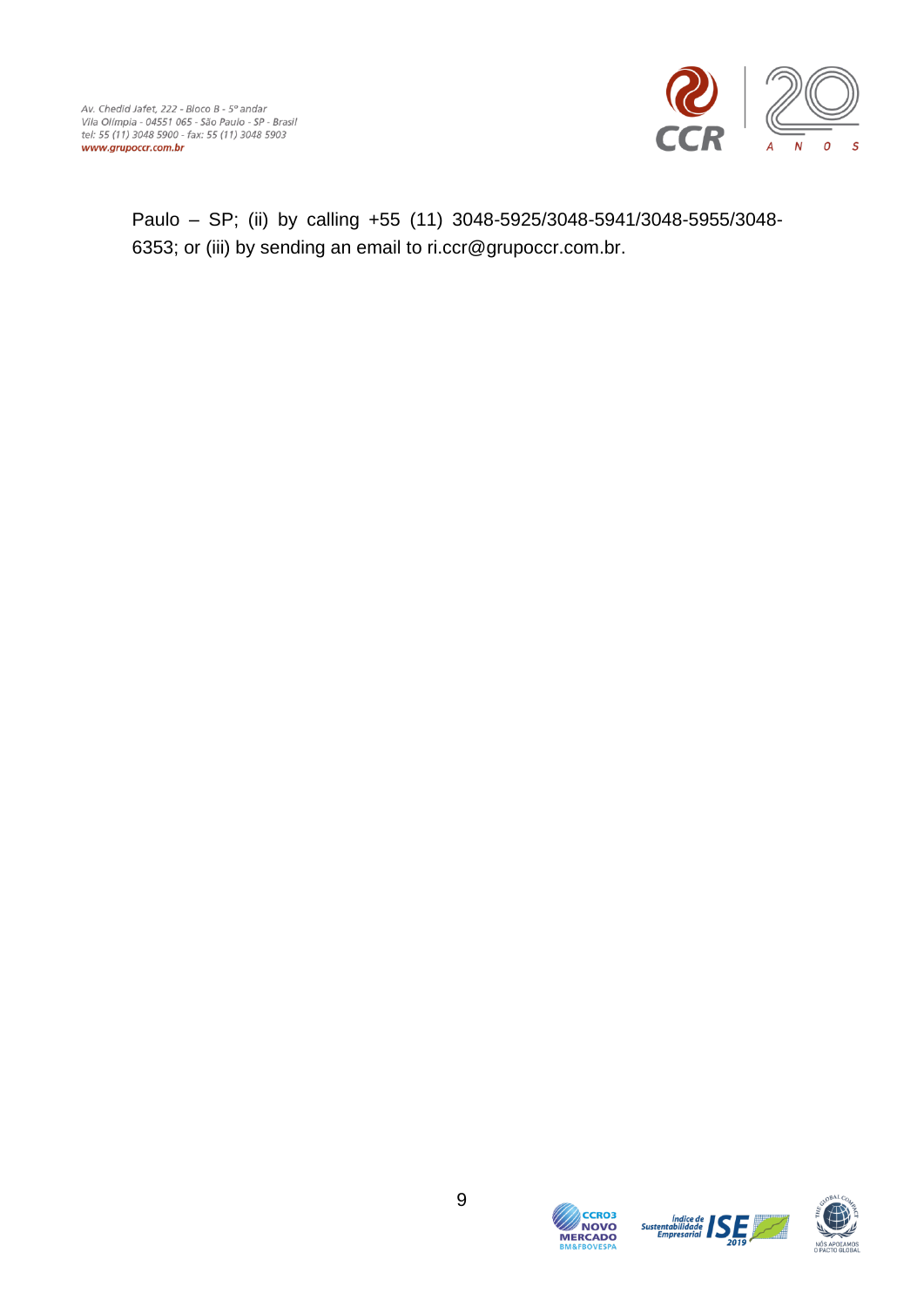

### **POWER-OF-ATTORNEY TEMPLATE**

<span id="page-9-0"></span>By this private power-of-attorney letter and in the best form of law, resident and domiciled at \_\_\_\_\_\_\_\_\_\_\_\_\_\_\_\_\_\_\_\_\_\_, enrolled under personal taxpayer ID (CPF/MF) number **number** and constitutes as attorney-infact **the contract term** is the special powers to represent the interests of the Grantor at the Extraordinary General Meeting of CCR S.A. to be held on January 10, 2020, at 2:00 p.m., at its headquarters located at Avenida Chedid Jafet, nº 222, bloco B, 5º andar, São Paulo, SP, with powers to examine, discuss and vote on behalf of the Grantor, in accordance with the voting options below regarding the matter on the:

"*Resolve on the amendment of the Company's Bylaws, pursuant to the Management Proposal*"

( ) approve

- ( ) reject
- ( ) abstain

This power-of-attorney letter is valid for [xx] months from this date, [not] being permitted its automatic renewal.

[City], [month] [day], [year].

[Signature of the Grantor]

\_\_\_\_\_\_\_\_\_\_\_\_\_\_\_\_\_\_\_\_\_\_\_\_\_\_\_\_

*NOTICE: This power-of-attorney letter is a draft for illustrative purposes only and does not constitute, in any manner, a public request for power-of-attorney pursuant to Article 126, Paragraph 2, of Law 6.404/76. The Company will not provide attorneys-in-fact to represent Shareholders at the EGM.*



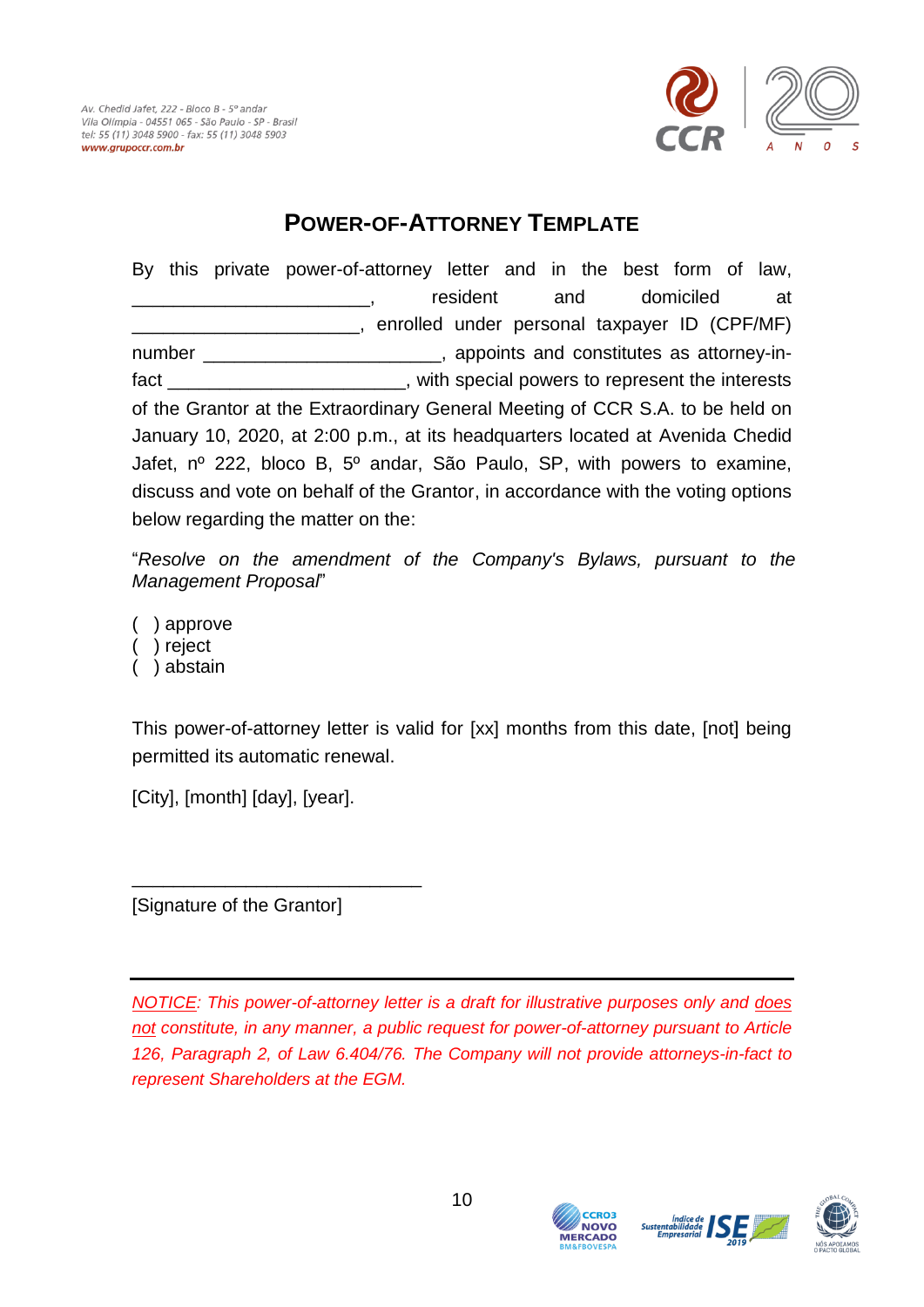

### **MANAGEMENT PROPOSAL**

*(Pursuant to Article 11 of CVM Instruction 481/09)*

<span id="page-10-0"></span>Dear Shareholders,

The Management of CCR, in compliance with the provisions of CVM Instruction No. 481/09, hereby presents the origin, justification and analysis of the implications of the proposed amendment to the Company's Bylaws to be submitted for your appreciation at the EGM.

It should be noted, firstly, that this proposal for a statutory amendment was approved by CCR's Board of Directors on November 28, 2019, and results from the review and enhancement of the risk control and corporate governance structure of the CCR Group announced and initiated in 2018.

This effort was led by the Company's Governance and Compliance department and was assisted by external consulting and legal advisors specifically designated for this project, aiming to align CCR Group's structure with national and international best practices of corporate governance and risk control.

Within this context, and in parallel with other fronts that were opened, a diagnosis of the Company's current Bylaws was carried out, not only to adapt the document with new governance models, but also to identify other possible improvements in its structure and writing.

As a result, CCR's management prepared the proposal herein to amend the Bylaws, in which we highlight the following key amendments, without prejudice to the other amendments:

- $\checkmark$  Amendment of the Company's corporate purpose to include other business modalities related to public services within the Company's operating area, in compliance with current legislation, as well as the inclusion of concessions and express mentions of businesses related to the Company's current corporate purpose;
- $\checkmark$  Adjustment of the powers of the General Shareholders' Meeting, the Board of Directors and the Executive Board to reflect a new authority

**CCRO3 NOVO** 

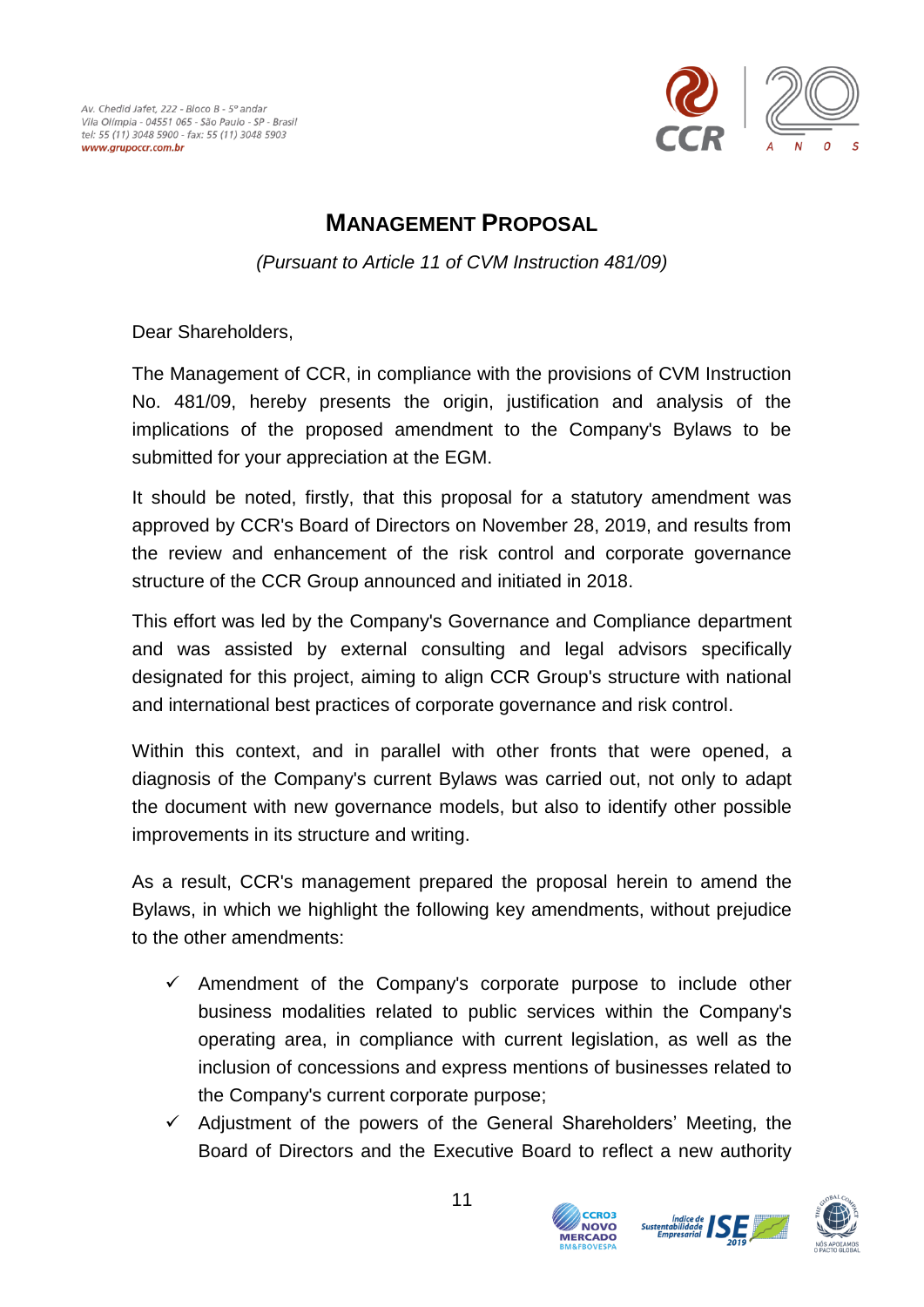

policy, including the approval of related party transactions with the Company;

- $\checkmark$  Establishment detailed procedures and rules for the election of the members to the Company's Board of Directors, amendment to their term of office and the meetings carried out by this corporate body;
- $\checkmark$  Inclusion of specific provisions to regulate the creation and operation of supporting management bodies, such as advisory committees or working groups, notably the creation of the statutory Audit and Compliance Committee;
- $\checkmark$  Provisions of individual competencies for the members of the Company's Executive Board, as set forth in the Bylaws or by the Board of Directors;
- $\checkmark$  Inclusion of authorization and minimum parameters for the Company to enter into Indemnity Agreements with its administrators, members of supporting management bodies and members of the Fiscal Council aiming to safeguard the Company's interests;
- $\checkmark$  Definition of a new limit of the Company's authorized share capital, as the previous limit has already been reached; and
- $\checkmark$  Creation of the "Dividend Equalization Reserve", with the purpose of guaranteeing resources for the payment of dividends in line with CCR's dividend policy.

If the proposed amendment to the Bylaws is approved by the Shareholders at the EGM, these and other amendments will be reflected in CCR Group's Internal Policies, to be created or amended, including but not limited to:

- $\checkmark$  Authority Policy;
- $\checkmark$  Related Party Transaction Policy:
- $\checkmark$  Board of Directors Internal Regulations and respective Advisory Committees;
- $\checkmark$  Compensation Policy for the Statutory Executive Board, Board of Directors, Committees and Fiscal Council;
- $\checkmark$  Nomination Policy for Directors, Advisory Committees of the Board of Directors and Fiscal Council;
- $\checkmark$  Disclosure, Use of Information, and Securities Trading Policy.



**Sustental** 

**NOVO**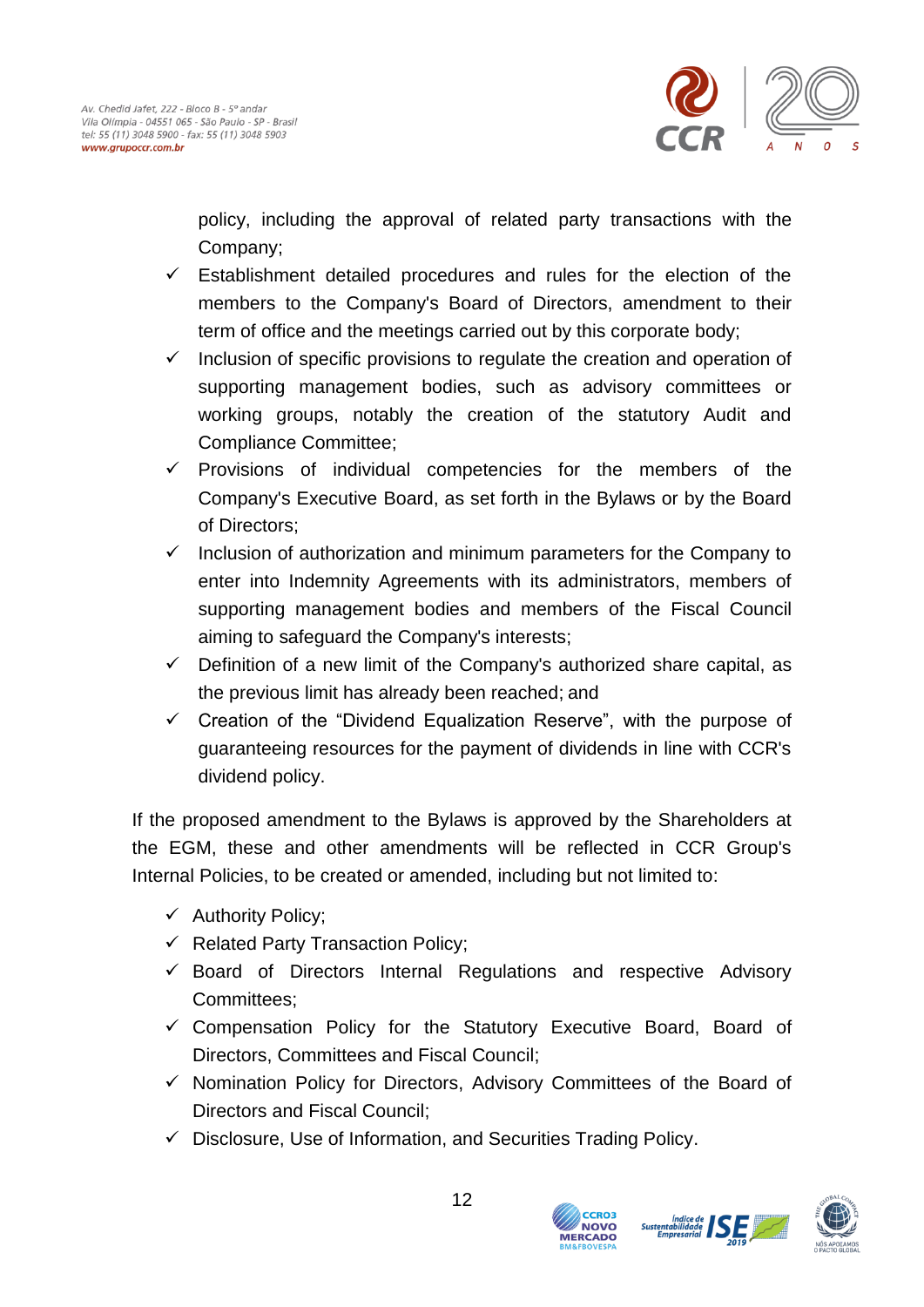

As previously mentioned, the proposed amendment to the Bylaws is part of an ongoing review of CCR Group's internal control and governance structure, which shall be accompanied by the review and creation of new corporate policies, bylaws and other corporate regulations, being an essential measure for the full success of this process.

To facilitate the visualization of the proposed amendments, a comparative table between the current wording of the Company's Bylaws and the new wording proposed by management is provided in **Exhibit 1** below, with details on the origin and justification of the proposed amendments and analyzing their legal and economic implications.

**Exhibit 2** provides the consolidated wording of CCR's Bylaws within the scope of the proposed amendments.





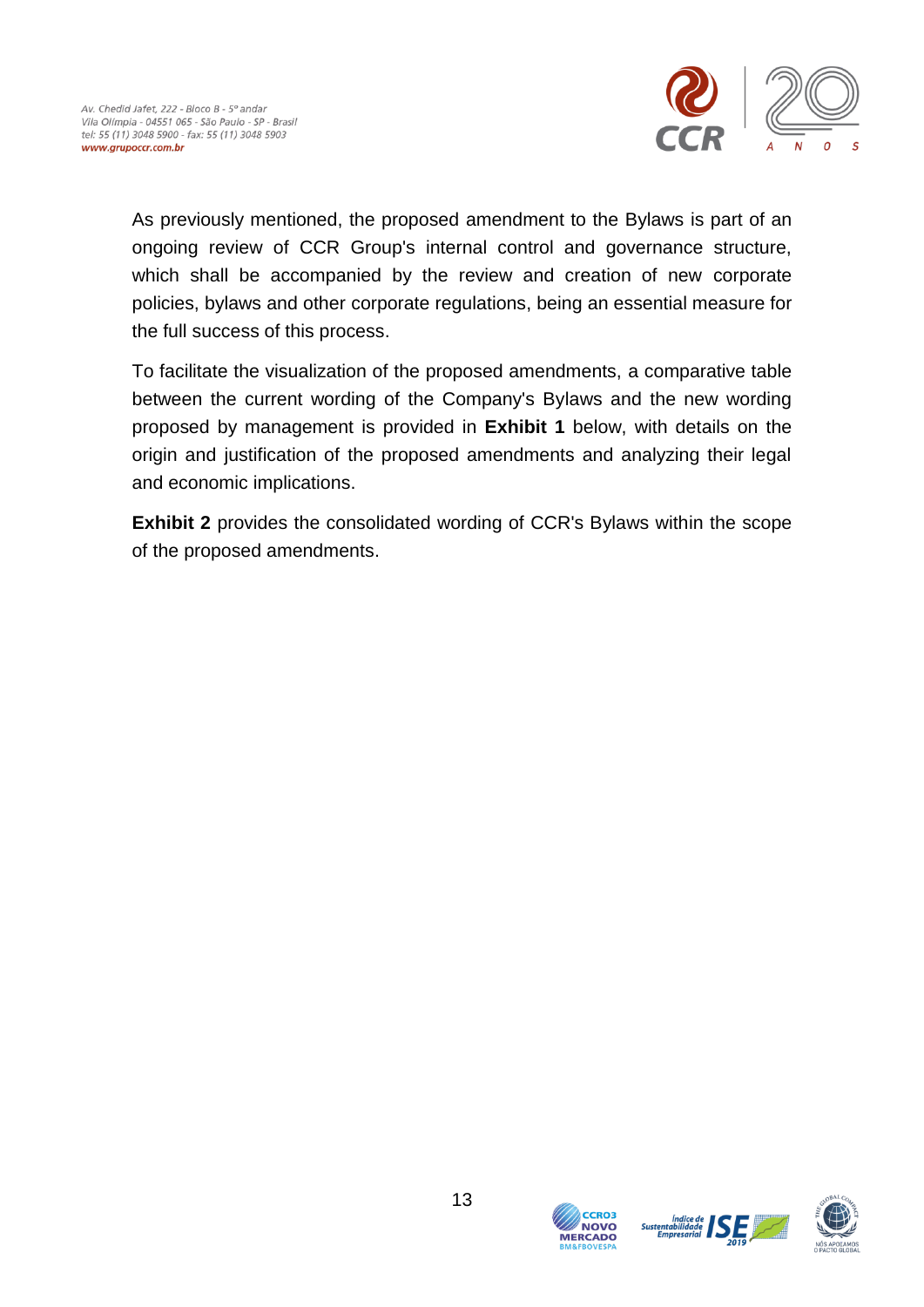## **EXHIBIT 1 – COMPARATIVE CHART**

<span id="page-13-0"></span>

| <b>CURRENT WRITING</b> | <b>PROPOSED WRITING</b> | <b>ORIGIN, JUSTIFICATION AND LEGAL</b><br>AND ECONOMIC IMPLICATIONS OF<br>THE PROPOSED AMENDMENTS |
|------------------------|-------------------------|---------------------------------------------------------------------------------------------------|
| .                      |                         |                                                                                                   |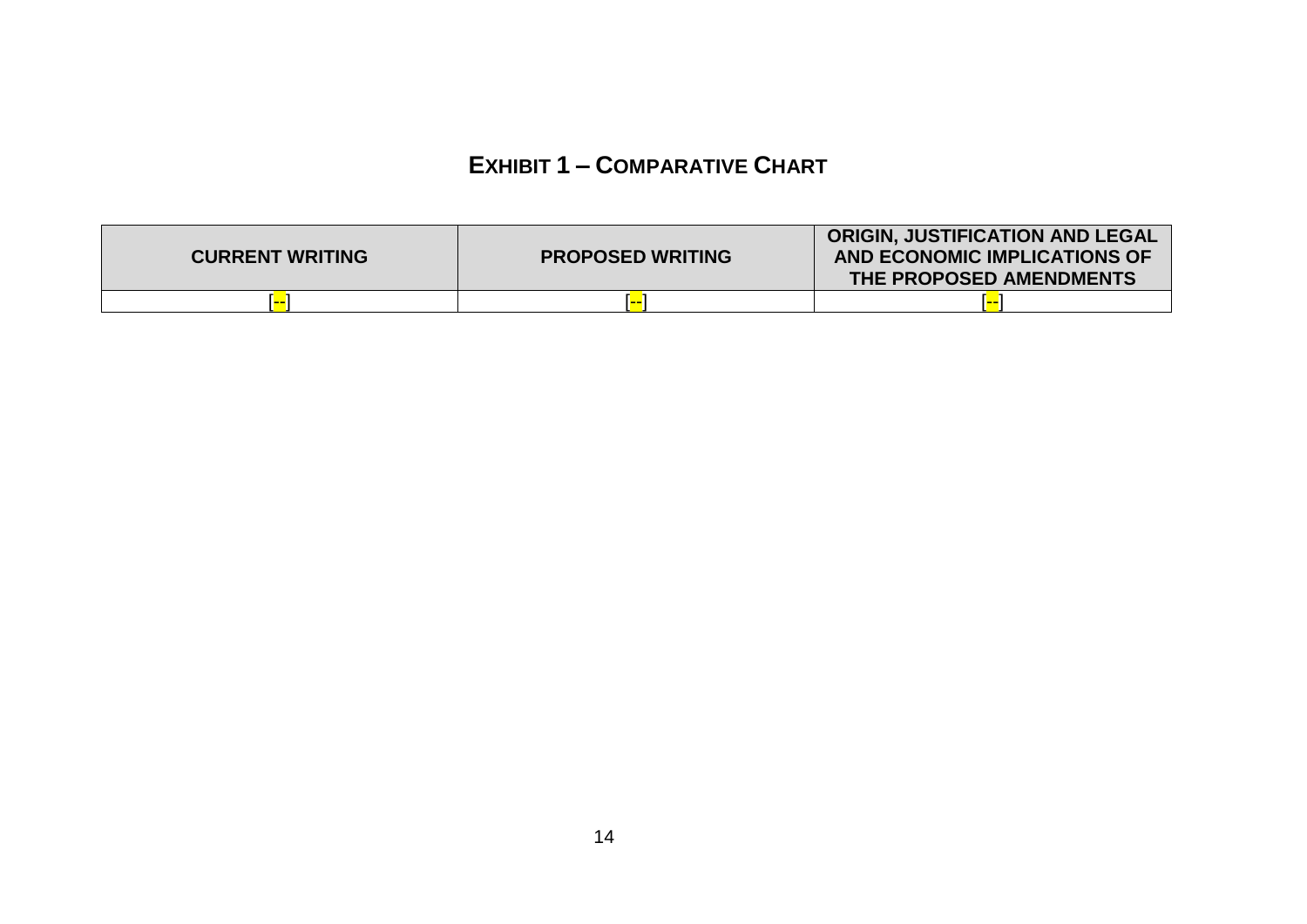

## <span id="page-14-0"></span>**EXHIBIT 2 – CONSOLIDATED BYLAWS**

[--]



 $\begin{tabular}{c|c} \multicolumn{1}{c}{\textbf{Indice de}} & \multicolumn{1}{c}{\textbf{S}} \\ \multicolumn{1}{c}{\textbf{S}} \\ \multicolumn{1}{c}{\textbf{S}} \\ \multicolumn{1}{c}{\textbf{E}} \\ \multicolumn{1}{c}{\textbf{E}} \\ \multicolumn{1}{c}{\textbf{E}} \\ \multicolumn{1}{c}{\textbf{E}} \\ \multicolumn{1}{c}{\textbf{E}} \\ \multicolumn{1}{c}{\textbf{E}} \\ \multicolumn{1}{c}{\textbf{E}} \\ \multicolumn{1}{c}{\textbf{E}} \\ \multicolumn{1}{c}{\textbf{E}} \\$ 

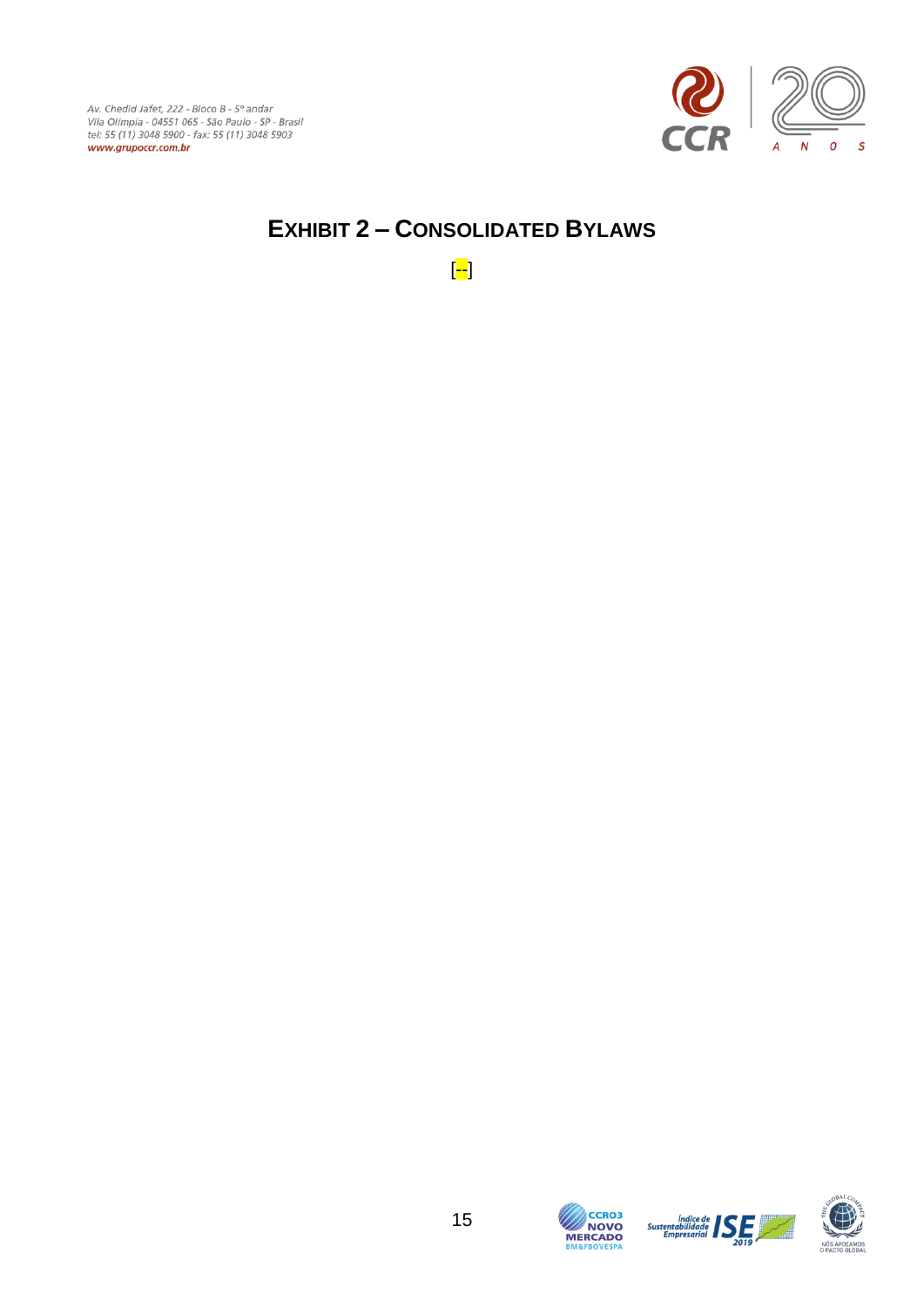

### <span id="page-15-0"></span>**EXHIBIT 3 – INFORMATION ON WITHDRAWAL RIGHTS**

### **1. Describe the event that gave or will give rise to the withdrawal right and its legal basis:**

Pursuant to Article 137 of Law 6.404/76, if the amendment of the Company's corporate purpose is approved, the dissenting shareholders of such resolution shall be entitled to the right of withdrawal.

#### **2. Inform the shares classes applicable for the withdrawal:**

The withdrawal will be applicable to all common shares issued by the Company.

#### **3. Inform the date in which the meeting's call notice was disclosed, as well as the date in which the relevant fact regarding the resolution that gave or will give rise to the withdrawal right was disclosed:**

The first Call Notice for the EGM was disclosed on December 4, 2019.

### **4. Inform the deadline for exercising the withdrawal right and the date that will be considered for establishing the holders of shares that will have the withdrawal right:**

The withdrawal right will be assured to shareholders who are proven holders of common shares issued by the Company, uninterruptedly since the disclosure of the Call Notice to the EGM (December 4, 2019), until the date of the EGM (January 10, 2020), and who have voted against the changing the Company's corporate purpose, abstained from voting or did not attend the EGM. Such shareholders may exercise the right of withdrawal within 30 (thirty) days from the disclosure date of the minutes of the EGM, if the amendment of the Company's corporate purpose is approved.

### **5. Inform the amount of the reimbursement per share or, if this cannot be determined in advance, management's estimate of this amount:**

The amount to be paid as reimbursement to shareholders exercising the right of withdrawal will be equivalent to the equity value of the Company's share as of December 31, 2018, in accordance with the financial statements approved at the Company's Annual General Meeting held on April 22, 2019, which corresponds to  $R\$  [--] per share.

### **6. Inform how the reimbursement amount is calculated:**

The reimbursement amount was calculated based on the book value per common share, according to the financial statements for the fiscal year ended on December 31, 2018.



**COO3 NOVO VIERCADO**